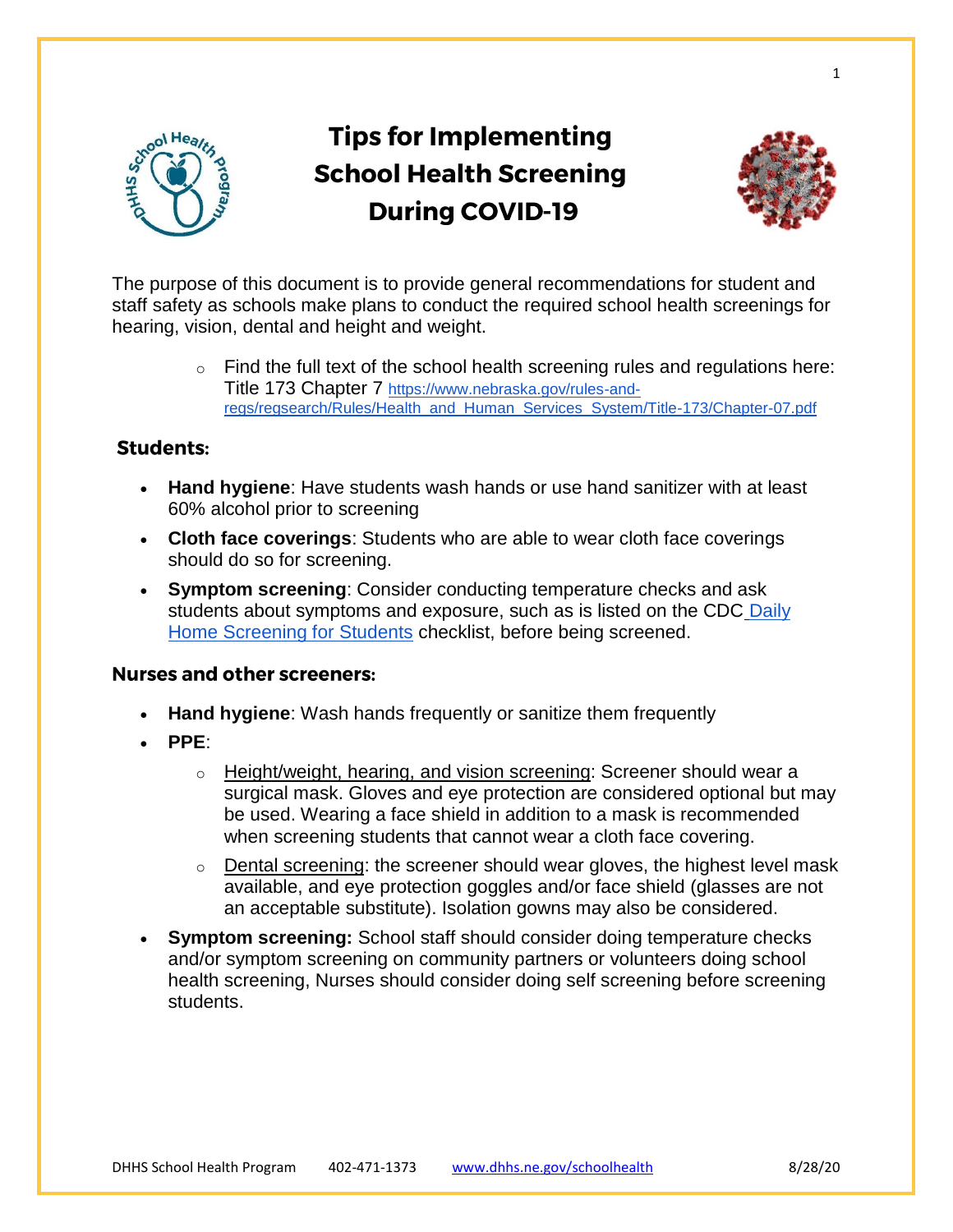## **Cleaning and Disinfecting:**

- Surfaces in direct contact with students should be disinfected between uses
- Consult the manufacturer's directions for the best solutions for cleaning and disinfecting screening equipment. Any [EPA-registered disinfectant](https://www.epa.gov/pesticide-registration/list-n-disinfectants-use-against-sars-cov-2-covid-19) is acceptable however, know the contact time needed for proper disinfection. Considerations should be made to use disinfectants that are [safer for students with asthma,](https://www.cdc.gov/asthma/triggers.html?CDC_AA_refVal=https%3A%2F%2Fwww.cdc.gov%2Fasthma%2Freduce_triggers.html) such as using hydrogen peroxide or alcohol wipes rather than bleach
- Disposable eye occluders may be used for vision screening
- For weight screening, students should take their shoes off. Consider having each student place a paper towel on the scale before stepping on.
- Detailed recommendations on cleaning and disinfection can be found in the following guidance documents:
	- o [Considerations for Children's Vision Screening Programs During the Covid-19 Pandemic](https://preventblindness.org/covid-19-childrens-vision-screening/#1597935474766-7d9cd38e-0353)
	- o [Pediatric Vision Screening Guidance during the COVID-19 Pandemic](https://higherlogicdownload.s3.amazonaws.com/AAPOS/159c8d7c-f577-4c85-bf77-ac8e4f0865bd/UploadedImages/Documents/AAPOS-Vision-Screening-COVID.pdf)
	- o [Infection Prevention and Control for Audiology Equipment](https://www.asha.org/uploadedFiles/Infection-Prevention-and-Control-for-Audiology-Equipment.pdf)

#### **Spacing and Environment:**

- Schools may choose to screen smaller groups of students and space them throughout the year.
- Conduct screenings in a space large enough to accommodate physical distancing, is well ventilated, and has not been occupied by any sick student or staff.
- Rooms where screenings are conducted should be thoroughly cleaned and disinfected prior to use and after use.
- Use rooms with a separate entrance and exit when possible.
- Screenings can be conducted in the classroom so the students stay in place.
- Height/weight and dental screening may be conducted outside. Vision screening may be conducted outside out of direct sunlight. Hearing screening should not be conducted outside.
- Document the date, time, and location where screenings occur

#### **Reminders:**

- Screening results may be taken from physical examination, visual evaluation, or dental examination reports if equivalent screening results are available and documented.
- The student may be excused from hearing, vision, and/or dental screening if the parent brings a signed statement from a physician, PA, or APRN stating that the child has had these screenings done in the past 6 months. Parents may refuse